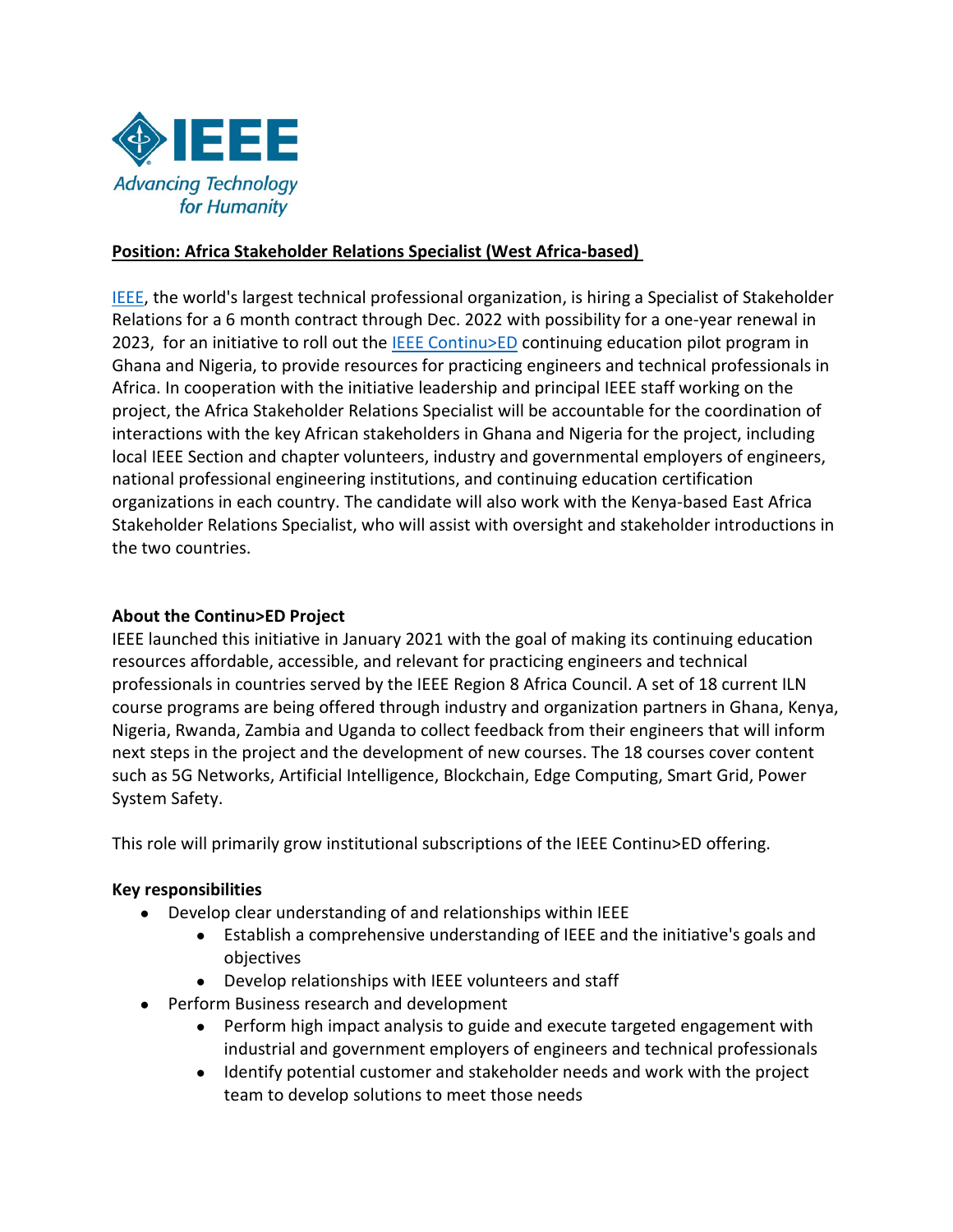- Analyze pilot user feedback to recommend future planning activities
- Stakeholder relationship development and engagement. Note: Stakeholders include leadership of local IEEE Sections, African associations of engineering professionals, national engineering and engineering education regulators, African engineering Institutes, and relevant government ministries and departments.
	- Create discovery sessions with key stakeholders to identify issues, protocols for engagement
	- Guide the path for the project's success
	- Build, encourage, and maintain long-term relationships with key stakeholders
- Project management and execution
	- Guide, plan, and execute the implementation of plans and strategies, serving as the IEEE representative for the project in Ghana and Nigeria
	- Oversee new strategy progress and development
- Marketing and sales coordination
	- Pre-sales engagement for potential purchasers of the courses (Sales will be led by IEEE agents in Africa)
	- Collaborate with Marketing Agency in Africa to ensure wide market exposure and adoption
- Create and present detailed, progress reports for IEEE Project Oversight & Coordination Team

# **Required Skills**

- Strong project development understanding and experience
- Track record of success leading business development activities within Africa
- Excellent management skills
- Demonstrable skills in project and relationship management
- Ability to set goals and work independently
- Ability to interact and work with a wide range of stakeholders and project team members
- Proficiency with digital tools, social media, & office suites (Google/Microsoft)

# **Required Experience**

- 5+ years relevant experience in corporate development/engagement consulting or other relevant work experience with significant exposure to collaborating with many stakeholders
- 5+ years' experience in working with regulators and other government entities
- Knowledge of the areas of engineering, computing and technology relevant to the African context
- Experience working in a Business-to-Business environment, specifically in the corporate and government markets. Background in selling products to professional engineers is strongly preferred.
- University bachelor's degree, MS a plus
- Demonstrated success supporting all aspects of the project development process